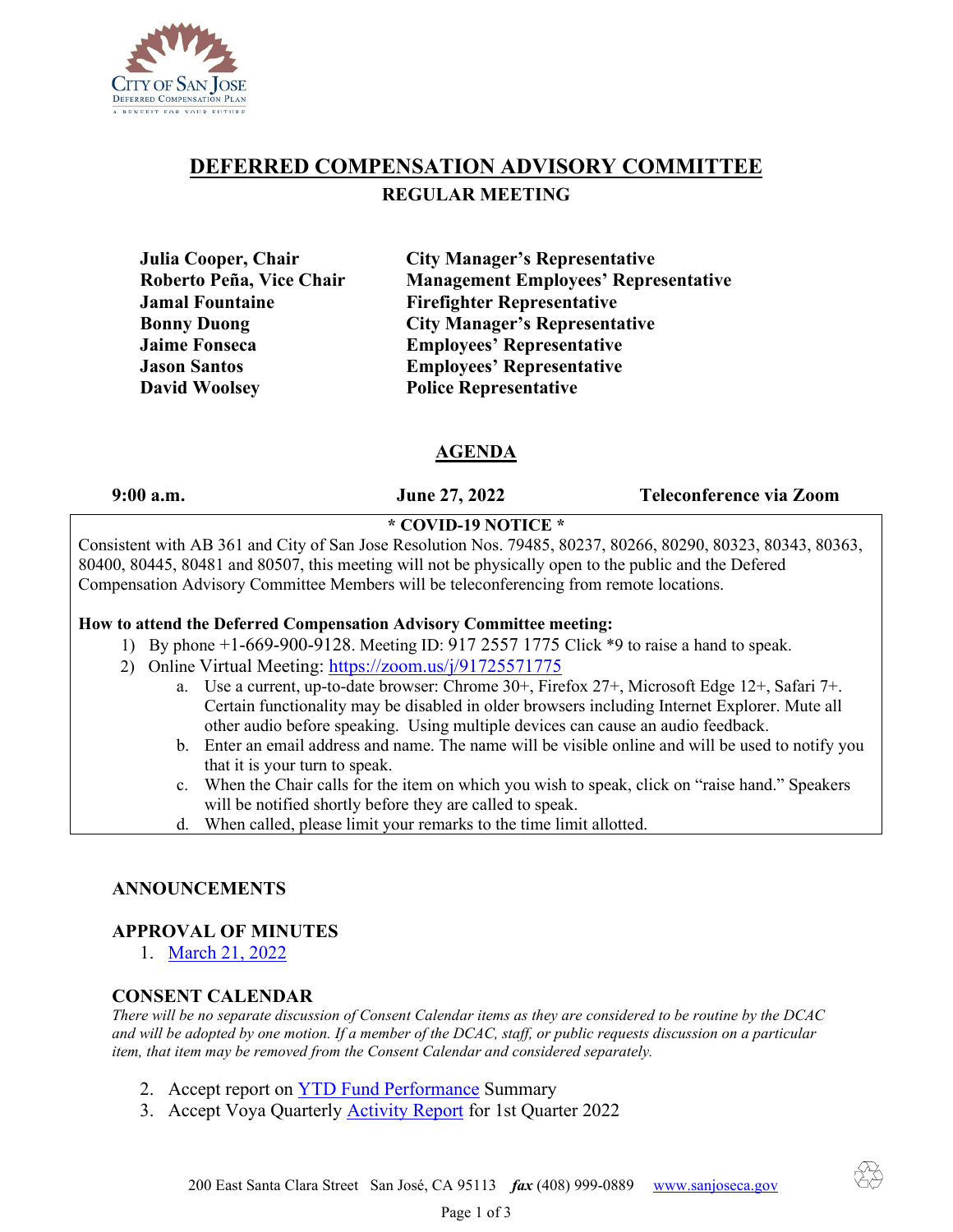**BUSINESS** (Discussion and/or Action Items)

- 4. Review and accept [Investment Performance Evaluation Report](https://www.sanjoseca.gov/home/showdocument?id=87093&t=637908897843915294) and Watch List for Period Ending March 31, 2022 — Vincent Galindo, Hyas Group (Action)
- 5. Discussion on September meeting date; change to September  $12<sup>th</sup>$  or  $26<sup>th</sup>$  to accommodate NAGDCA attendance—Staff (Discussion Only)
- 6. Discuss [results of search by City's Alliant Insurance Services, Inc., for renewal of City's](https://www.sanjoseca.gov/home/showdocument?id=87095&t=637908897849853364)  [Fiduciary Liability Insurance policy;](https://www.sanjoseca.gov/home/showdocument?id=87095&t=637908897849853364) review the purchase of a fiduciary liability insurance policy for the period June 30, 2022 to June 30, 2023—Miguel Bernal, Finance Department. (Discussion Only)

# **REPORTS AND INFORMATIONAL ITEMS**

- 7. Staff Update —Staff
- 8. Stable Value Renewal Rate—Staff
- 9. Update on the Deferred Compensation Plans Third [Quarter Financials](https://www.sanjoseca.gov/home/showdocument?id=87081&t=637908897808133660) for FY 2021-22— Eric Lemon, Finance Department
- 10. **[Annual Fiduciary Training](https://www.sanjoseca.gov/home/showdocument?id=87083&t=637908897812821214)** Vincent Galindo, Hyas Group
- 11. Update on Regulatory and/or Legislative Items, including economic and market forecast — Vincent Galindo, Hyas Group
- 12. [Review of the Plans' Stable Value Fund \(SVF\)](https://www.sanjoseca.gov/home/showdocument?id=87085&t=637908897819384407) to ensure appropriate Market-to-Book ratio. Evaluate appropriate risk within the SVF portfolio.—Bishop Bastien, Voya
- 13. Update on the Deferred Compensation Plans [Revenue Reimbursement Report](https://www.sanjoseca.gov/home/showdocument?id=87087&t=637908897823915068) for the period July 1, 2021 to May 30, 2022—Bishop Bastien, Voya

### **NEXT MEETING**

Next Committee Meeting, Monday, September 19, 2022\*, TBD, 9:00 a.m. \*May change to special meeting on alternate date due to NAGDCA conflict.

# **OPEN FORUM**

### **ADJOURNMENT**

*The City of San José is committed to open and honest government and strives to consistently meet the community's expectations by providing excellent service, in a positive and timely manner, and in the full view of the public.*

*The [Code of Conduct](https://www.sanjoseca.gov/home/showpublisheddocument/12901/636670004966630000) is intended to promote open meetings that welcome debate of public policy issues being discussed by the City Council, their Committees, and City Boards and Commissions in an atmosphere of fairness, courtesy, and respect for differing points of view.*

You may speak to the Committee about any discussion item that is on the agenda, and you may also speak during Public Comments on items that are not on the agenda and are within the subject matter jurisdiction of the Committee. Speakers using a translator will be given twice the time allotted to ensure non-English speakers receive the same opportunity to directly address the Committee, Board or Commission. Please be advised that, by law, the Committee is unable to discuss or take action on issues presented during Public Comments. Pursuant to Government Code Section 54954.2, no matter shall be acted upon by the Committee unless listed on the agenda, which has been posted not less than 72 hours prior to meeting.

The Deferred Compensation Advisory Committee meets every quarter on the third Monday of the month at 9 a.m., with special meetings as necessary. Agendas, Staff Reports, and some associated documents for the Committee items may be viewed on the Internet a[t https://www.sanjoseca.gov/your](https://www.sanjoseca.gov/your-government/departments/human-resources/benefits/deferred-compensation-program/deferred-compensation-advisory-committee)[government/departments/human-resources/benefits/deferred-compensation-program/deferred-compensation-advisory-committee.](https://www.sanjoseca.gov/your-government/departments/human-resources/benefits/deferred-compensation-program/deferred-compensation-advisory-committee) If you have any questions, please direct them to the Committee staff.

Correspondence to the Deferred Compensation Advisory Committee are public record and will become part of the City's electronic records, which are accessible through the City's website. Before posting online, the following may be redacted: addresses, email addresses, social security numbers, phone numbers, and signatures. However, please note: e-mail addresses, names, addresses, and other contact information are not required, but if included in any communication to the Deferred Compensation Advisory Committee, will become part of the public record. If you do not want your contact information included in the public record, please do not include that information in your communication.